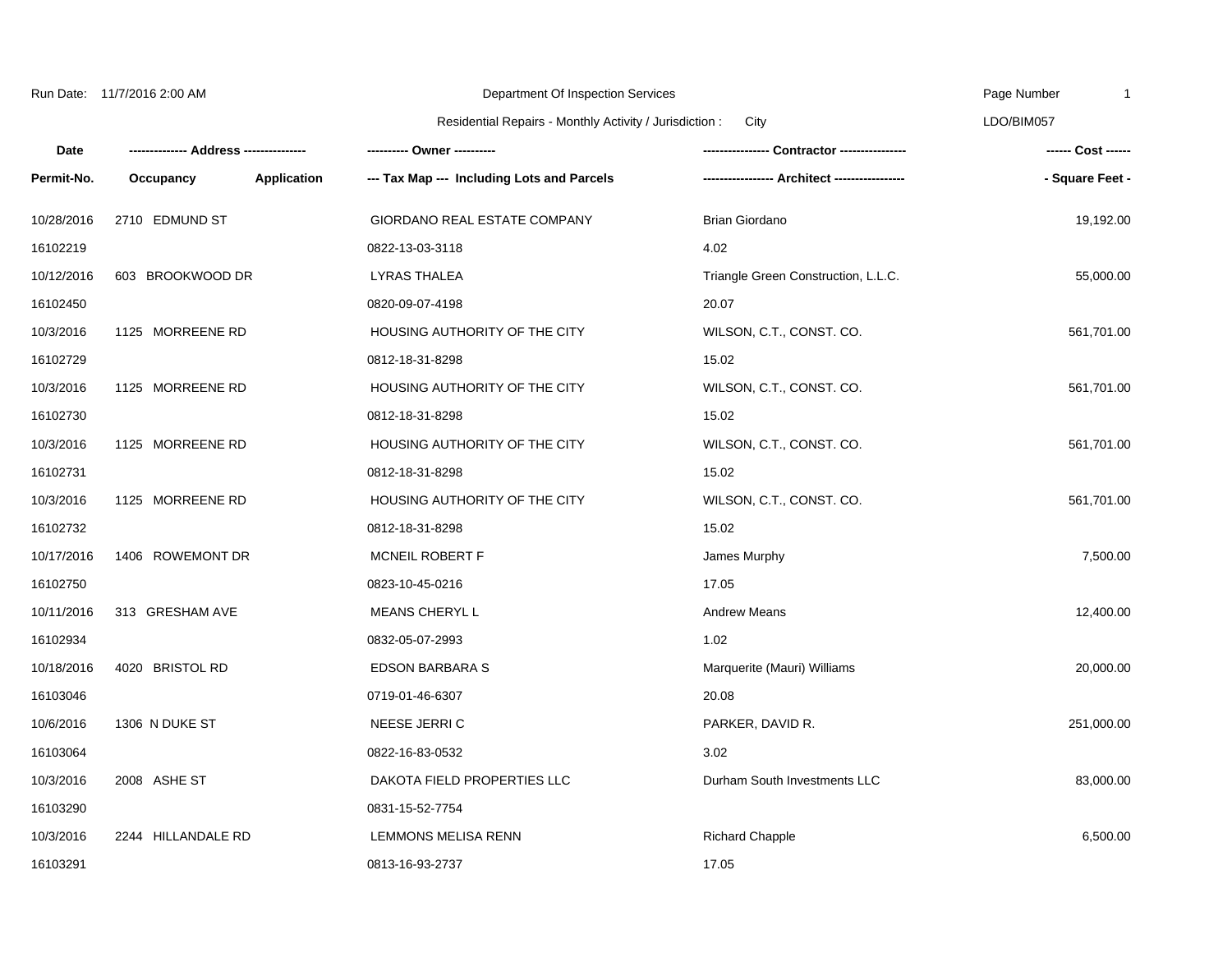| 11/7/2016 2:00 AM<br>Run Date: |
|--------------------------------|
|--------------------------------|

**Date Permit-No.**

10/11/2016 1 WEMBLEY CT BECKWITH GREGORY A MARLOWE, DOUGLAS W. 12,500.00 16103301 0802-02-86-1977 17.06 10/7/2016 2401 PERKINS RD GREENLEAF ARNO LEE THE MAPLEWOOD BUILDING CO., LLC. 202,000.00 Department Of Inspection Services Residential Repairs - Monthly Activity / Jurisdiction : City Page Number LDO/BIM057 **-------------- Address --------------- Occupancy Application --- Tax Map --- Including Lots and Parcels ---------- Owner ---------- ---------------- Contractor ---------------- ----------------- Architect ----------------- ------ Cost ------ - Square Feet -**

2

| 16103324   |                      | 0811-16-94-6486              | 6                                     |            |
|------------|----------------------|------------------------------|---------------------------------------|------------|
| 10/12/2016 | 2100 SPRUNT AVE      | <b>HARTMAN ANN M</b>         | <b>CUSTOM QUALITY CARPENTRY LLC.</b>  | 53,000.00  |
| 16103391   |                      | 0822-09-26-1867              | 4.01                                  |            |
| 10/3/2016  | 909 GREEN ST         | <b>BROWNING MATTHEW E</b>    | CUSTOM QUALITY CARPENTRY LLC.         | 134,000.00 |
| 16103412   |                      | 0822-16-72-6831              | 3.02                                  |            |
| 10/6/2016  | 21 BENTGRASS LN      | <b>BOONE STEVEN RILEY</b>    | Jeff Goldman                          | 2,500.00   |
| 16103417   |                      | 0813-03-22-2083              | 17.07                                 |            |
| 10/17/2016 | 1813 BLACKSTONE DR   | <b>STACK COLLEEN</b>         | Carolina Home Remodeling and Painting | 9,800.00   |
| 16103425   |                      | 0814-04-84-2313              | 17.07                                 |            |
| 10/3/2016  | 3103 MARYWOOD DR     | <b>BARBOSA ARMANDO</b>       | <b>General Solutions</b>              | 29,800.00  |
| 16103459   |                      | 0814-03-31-0338              | 17.07                                 |            |
| 10/4/2016  | 4004 BRISTOL RD      | <b>BISHOP ZACHARY</b>        | <b>GRAU BUILDING COMPANY</b>          | 169,691.00 |
| 16103526   |                      | 0719-01-47-2085              | 20.08                                 |            |
| 10/4/2016  | 7315 CALIBRE PARK DR | MP BRIDGES AT SOUTHPOINT LLC | CARY RECONSTRUCTION CO., LLC.         | 20,151.00  |
| 16103527   |                      | 0718-01-17-8741              | 20.12                                 |            |
| 10/4/2016  | 7315 CALIBRE PARK DR | MP BRIDGES AT SOUTHPOINT LLC | CARY RECONSTRUCTION CO., LLC.         | 20,151.00  |
| 16103528   |                      | 0718-01-17-8741              | 20.12                                 |            |
| 10/4/2016  | 7315 CALIBRE PARK DR | MP BRIDGES AT SOUTHPOINT LLC | CARY RECONSTRUCTION CO., LLC.         | 20,151.00  |
| 16103529   |                      | 0718-01-17-8741              | 20.12                                 |            |
| 10/4/2016  | 7315 CALIBRE PARK DR | MP BRIDGES AT SOUTHPOINT LLC | CARY RECONSTRUCTION CO., LLC.         | 20,151.00  |
| 16103530   |                      | 0718-01-17-8741              | 20.12                                 |            |
|            |                      |                              |                                       |            |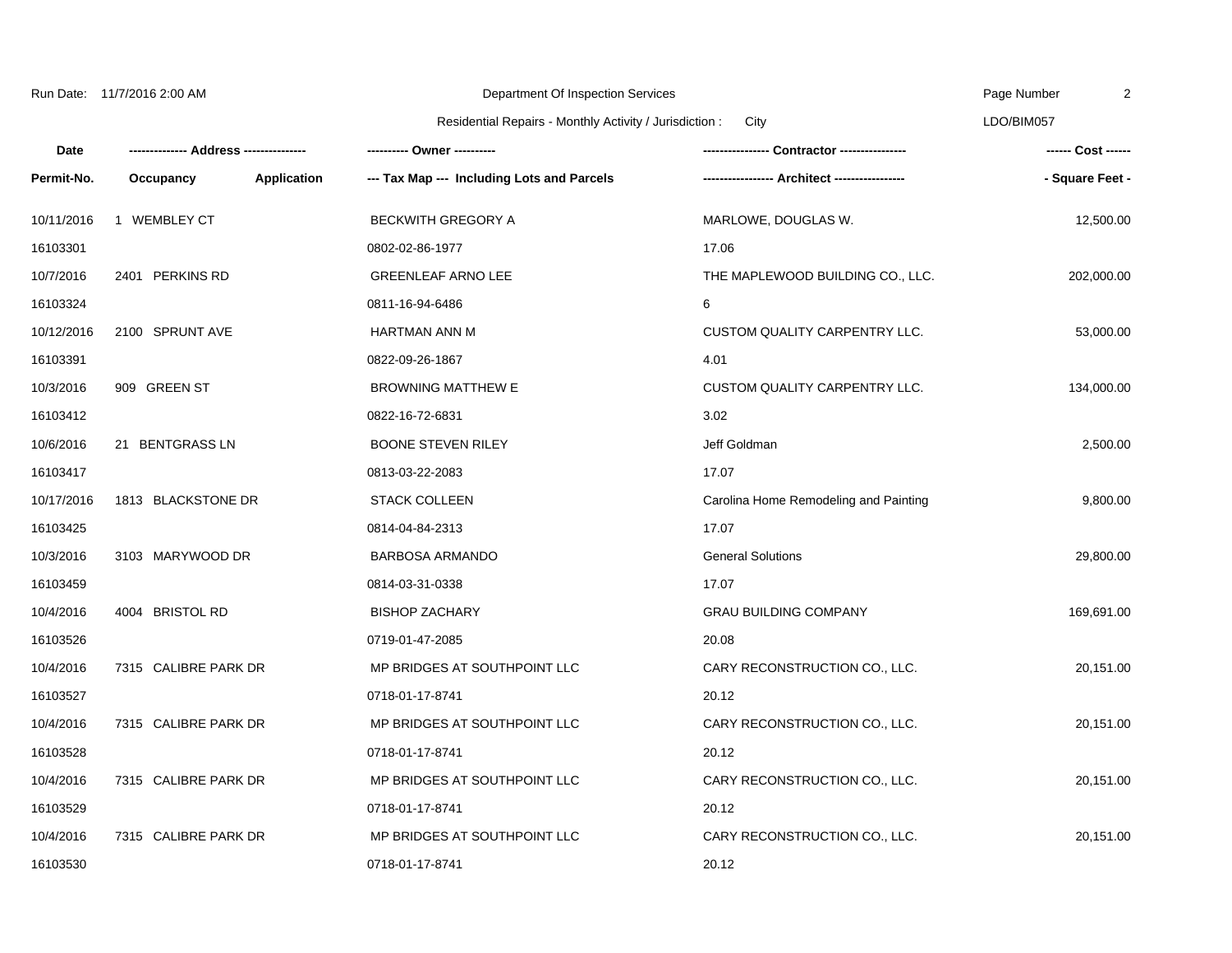| Run Date: 11/7/2016 2:00 AM |  |
|-----------------------------|--|
|                             |  |

**-------------- Address ---------------**

**Date Permit-No.**

10/4/2016 7315 CALIBRE PARK DR MP BRIDGES AT SOUTHPOINT LLC CARY RECONSTRUCTION CO., LLC. 20,151.00 16103531 0718-01-17-8741 20.12 10/4/2016 7315 CALIBRE PARK DR MP BRIDGES AT SOUTHPOINT LLC CARY RECONSTRUCTION CO., LLC. 20,151.00 16103532 0718-01-17-8741 20.12 10/6/2016 3405 WINDSOR WAY DUCHASTEL MELAINE E Jolley Builders LLC, Steve 73,000.00 Residential Repairs - Monthly Activity / Jurisdiction : City LDO/BIM057 **Occupancy Application --- Tax Map --- Including Lots and Parcels ---------- Owner ---------- ---------------- Contractor ---------------- ----------------- Architect ----------------- ------ Cost ------ - Square Feet -**

Page Number

3

| 16103552   |                      | 0810-18-32-1274          | 20.08                                                            |           |
|------------|----------------------|--------------------------|------------------------------------------------------------------|-----------|
| 10/7/2016  | 204 W KNOX ST        | PORTWOOD JOAN W          | CRABTREE, GAIL                                                   | 86,000.00 |
| 16103554   |                      | 0832-13-13-0664          | $\overline{2}$                                                   |           |
| 10/10/2016 | 1230 GOLDEN EAGLE DR | <b>HARRIS BRIAN L</b>    | CW of Raleigh/Durham LLC - Champion Window Co<br>of R/D LLC, T/A | 33,854.00 |
| 16103602   |                      | 0852-04-53-1126          | 18.04                                                            |           |
| 10/4/2016  | 105 FOXBOROUGH LN    | <b>HARKIN KYLE J</b>     | BB Builders - Brian Harris Barnes, T/A                           | 6,000.00  |
| 16103664   |                      | 0850-04-74-6454          | 18.05                                                            |           |
| 10/4/2016  | 714 E MAYNARD AVE    | CASTRO FILADELFIO A      | Rene Fernandez                                                   | 10,100.00 |
| 16103666   |                      | 0832-06-48-5828          | 1.01                                                             |           |
| 10/6/2016  | 2525 LANIER PL       | CHAPMAN ROBERT L III     | <b>CREATIVE OF GREENSBORO</b>                                    | 70,500.00 |
| 16103681   |                      | 0811-01-05-5430          | 20.17                                                            |           |
| 10/3/2016  | 2805 SHENANDOAH AVE  | <b>RUSH MADELYNE E</b>   | <b>Wake Manor Restoration LLC</b>                                | 25,000.00 |
| 16103688   |                      | 0832-05-18-1608          | 1.02                                                             |           |
| 10/20/2016 | 1307 LEON ST         | 1306 LEON STREET LLC     | All Trades Home Imp. LLC                                         | 16,500.00 |
| 16103692   |                      | 0822-07-58-9012          | 1.02                                                             |           |
| 10/6/2016  | 3524 WORTHAM ST      | MILLER REAL ESTATE CO OF | Aleman, Edvin Amado                                              | 1,000.00  |
| 16103693   |                      | 0812-10-47-6106          | 17.07                                                            |           |
| 10/6/2016  | 3522 WORTHAM ST      | MILLER REAL ESTATE CO OF | Aleman, Edvin Amado                                              | 1,000.00  |
| 16103696   |                      | 0812-10-47-6153          | 17.07                                                            |           |
|            |                      |                          |                                                                  |           |

Department Of Inspection Services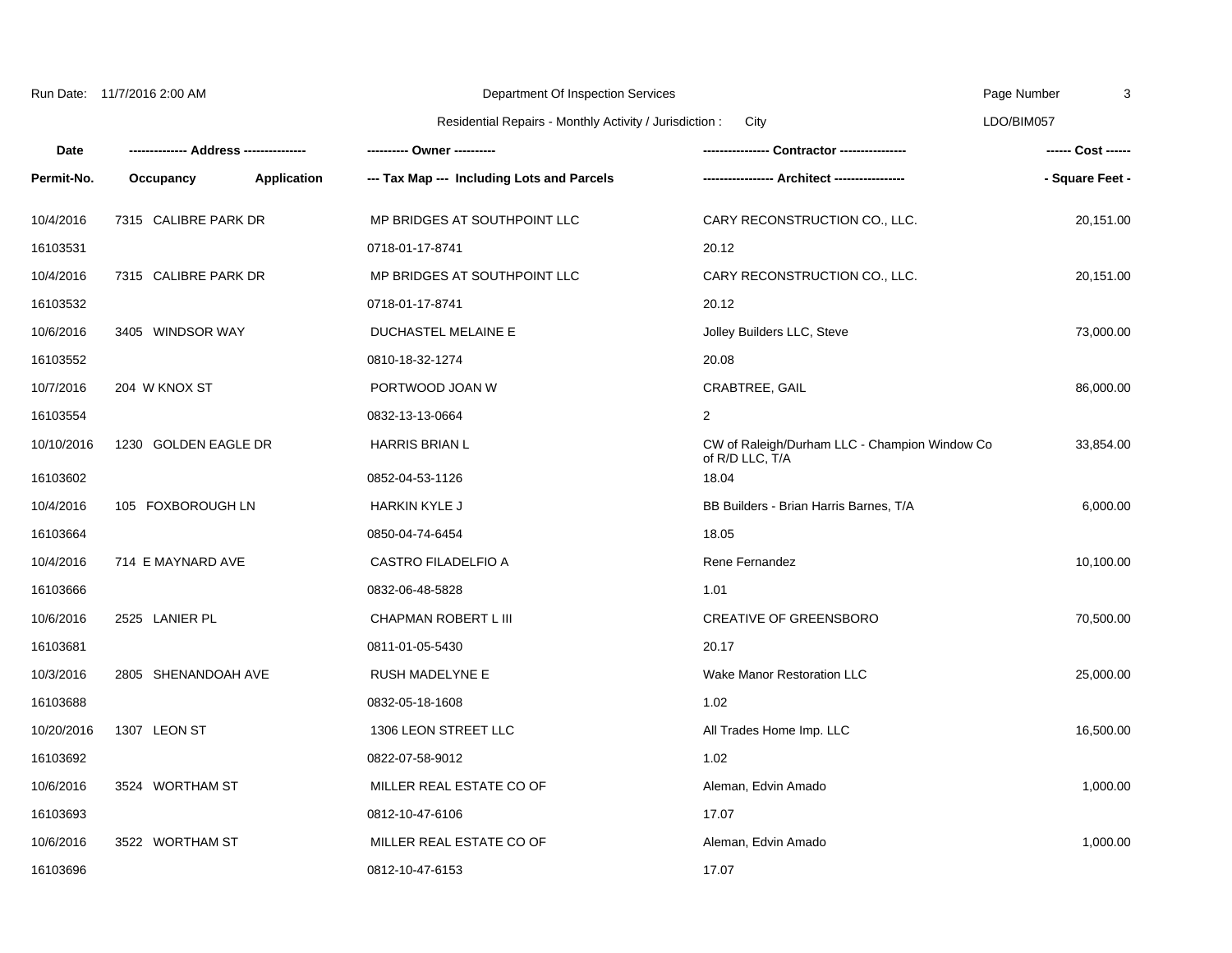|            | Run Date: 11/7/2016 2:00 AM |                    | Department Of Inspection Services                               |                                        | Page Number     |
|------------|-----------------------------|--------------------|-----------------------------------------------------------------|----------------------------------------|-----------------|
|            |                             |                    | Residential Repairs - Monthly Activity / Jurisdiction :<br>City |                                        | LDO/BIM057      |
| Date       |                             |                    | ---------- Owner ----------                                     |                                        |                 |
| Permit-No. | Occupancy                   | <b>Application</b> | --- Tax Map --- Including Lots and Parcels                      |                                        | - Square Feet - |
| 10/12/2016 | 6403 CABIN BRANCH DR        |                    | JANUCHOWSKI RANDY ALEX                                          | NORTH CAROLINA EXTERIORS               | 6,690.00        |
| 16103712   |                             |                    | 0835-02-78-5251                                                 | 16.01                                  |                 |
| 10/17/2016 | 5214 STEPHENS LN            |                    | <b>HAMMOCK MICHAEL C</b>                                        | MIKE HAMMOCK                           | 2,500.00        |
| 16103729   |                             |                    | 0835-03-01-5082                                                 | 16.01                                  |                 |
| 10/17/2016 | 2837 CHAPEL HILL RD         |                    | BRAVO LAURA EUGENIA HENAINE                                     | ALDO HENAINE                           | 6,000.00        |
| 16103730   |                             |                    | 0810-08-88-6628                                                 | 20.15                                  |                 |
| 10/11/2016 | 205 SAGERVIEW WAY           |                    | METTU PRIYATHAM                                                 | Legacy Builders Group, Inc.            | 112,500.00      |
| 16103748   |                             |                    | 0717-02-66-4084                                                 | 20.12                                  |                 |
| 10/4/2016  | 8610 EAGLE VIEW DR          |                    | <b>KELLY RYAN S</b>                                             | THE DECK- XPERTS                       | 19,300.00       |
| 16103763   |                             |                    | 0718-03-11-5969                                                 | 20.12                                  |                 |
| 10/19/2016 | 3717 DARWIN RD              |                    | <b>MYER COLIN W</b>                                             | <b>GRAU BUILDING COMPANY</b>           | 299,500.00      |
| 16103786   |                             |                    | 0719-01-17-1852                                                 | 20.08                                  |                 |
| 10/27/2016 | 5034 BRENDA CT              |                    | <b>GOSS BOBBY W</b>                                             | <b>Mark Pickett</b>                    | 7,000.00        |
| 16103791   |                             |                    | 0824-01-28-6947                                                 | 16.03                                  |                 |
| 10/17/2016 | 614 BASIL DR                |                    | <b>RICH DENISE WOODS</b>                                        | <b>Whitney Rich</b>                    | 22,000.00       |
| 16103802   |                             |                    | 0728-03-14-5191                                                 | 20.12                                  |                 |
| 10/19/2016 | 1705 N ALSTON AVE           |                    | <b>STAAB HOWARD</b>                                             | Pier & Curtain Home Restoration L.L.C. | 25,550.00       |
| 16103811   |                             |                    | 0832-18-30-5451                                                 | 20.00                                  |                 |
| 10/17/2016 | 6204 TREYBURN POINT DR      |                    | <b>BRADY MICHAEL</b>                                            | Rising Sun Pools, Incorporated         | 48,496.00       |
| 16103812   |                             |                    | 0835-02-68-4601                                                 | 16.01                                  |                 |
| 10/4/2016  | 1303 SHEPHERD ST            |                    | SNEED CHARLES D                                                 | Turnlight Partners Ltd.                | 1,435.00        |
| 16103813   |                             |                    | 0821-15-54-7170                                                 | $\overline{7}$                         |                 |
| 10/4/2016  | 2511 BEXLEY AVE             |                    | <b>DEWITT N GREGORY</b>                                         | <b>GREGORY DEWITT</b>                  | 700.00          |
| 16103819   |                             |                    | 0820-09-26-0815                                                 | 20.07                                  |                 |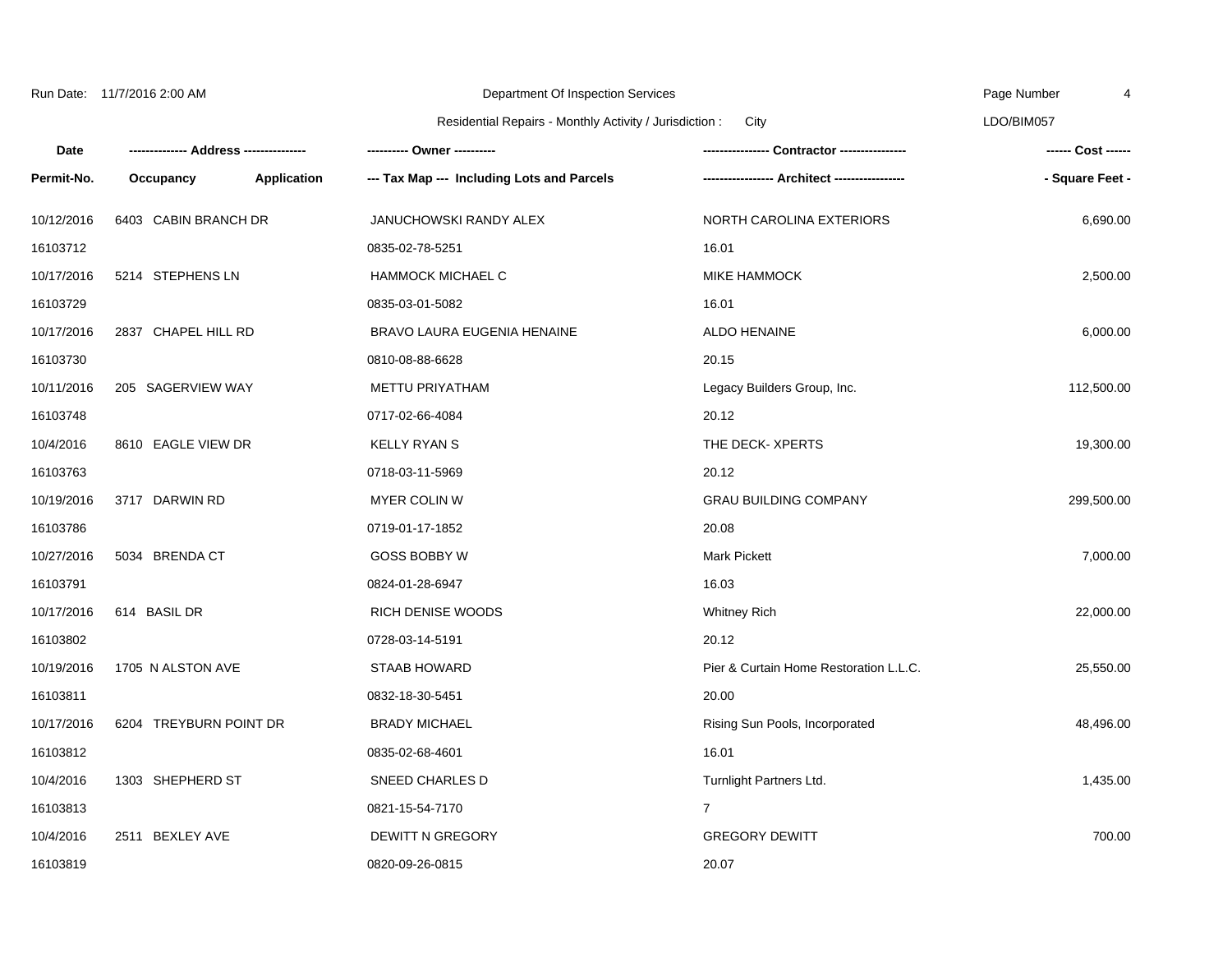|             |                            | Residential Repairs - Monthly Activity / Jurisdiction : | City                                                                 | LDO/BIM057         |
|-------------|----------------------------|---------------------------------------------------------|----------------------------------------------------------------------|--------------------|
| <b>Date</b> | --- Address -------------- | ---------- Owner ----------                             |                                                                      | ------ Cost ------ |
| Permit-No.  | Application<br>Occupancy   | --- Tax Map --- Including Lots and Parcels              |                                                                      | - Square Feet -    |
| 10/7/2016   | 1311 ANDERSON ST           | <b>LEMM JOHN T</b>                                      | CUSTOM QUALITY CARPENTRY LLC.                                        | 44,600.00          |
| 16103822    |                            | 0811-16-93-8756                                         | 6                                                                    |                    |
| 10/24/2016  | 3909 COTTONWOOD DR         | <b>WIZWER HOWARD B</b>                                  | DADO DESIGN BUILD LLC                                                | 50,400.00          |
| 16103828    |                            | 0800-01-37-3441                                         | 20.17                                                                |                    |
| 10/6/2016   | 301 N GUTHRIE AVE          | <b>GILMER BRYAN RAY</b>                                 | Harrison, Christopher K.                                             | 130,100.00         |
| 16103833    |                            | 0831-15-64-4544                                         | 10.01                                                                |                    |
| 10/3/2016   | 1100 ANCROFT AVE           | STEWART LEONARD F                                       | POWER LIFT FOUNDATION REPAIR - T/A BOLIN<br><b>ENTERPRISES, INC.</b> | 3,800.00           |
| 16103834    |                            | 0830-03-01-2740                                         | 20.09                                                                |                    |
| 10/20/2016  | 1111 OAKLAND AVE           | SHIFLETT JILL ANN                                       | FS, LLC                                                              | 10,300.00          |
| 16103835    |                            | 0822-09-15-0023                                         | 4.01                                                                 |                    |
| 10/7/2016   | 18 WINTHROP CT             | <b>HILL KAREN A</b>                                     | <b>Emergency Reconstruction LLC</b>                                  | 21,000.00          |
| 16103836    |                            | 0719-03-34-5400                                         | 20.08                                                                |                    |
| 10/7/2016   | 806 SPRINGDALE DR          | <b>TAYLOR KIMILY J</b>                                  | <b>Emergency Reconstruction LLC</b>                                  | 34,000.00          |
| 16103838    |                            | 0820-14-43-1392                                         | 20.09                                                                |                    |

16103845 0812-03-04-5596 17.06

16103846 0811-13-02-3788 20.17

16103849 0759-03-23-7103 18.05

16103850 0822-19-61-5434 3.02

10/3/2016 3 SUNRISE PL PERLMAN PETER A FS, LLC 10,750.00

Department Of Inspection Services

10/4/2016 2941 WELCOME DR PEARSALL MARGARET F CRABTREE, GAIL 49,000.00

10/27/2016 1024 MONMOUTH AVE ABADIE MATTHEW J GARRETT BUILDERS LLC 260,000.00

ENTERPRISES, INC.

10/3/2016 5 INDIAN HEAD CT BRIDGES KENNETH H POWER LIFT FOUNDATION REPAIR - T/A BOLIN

Run Date: 11/7/2016 2:00 AM

Page Number

5

3,800.00

6,800.00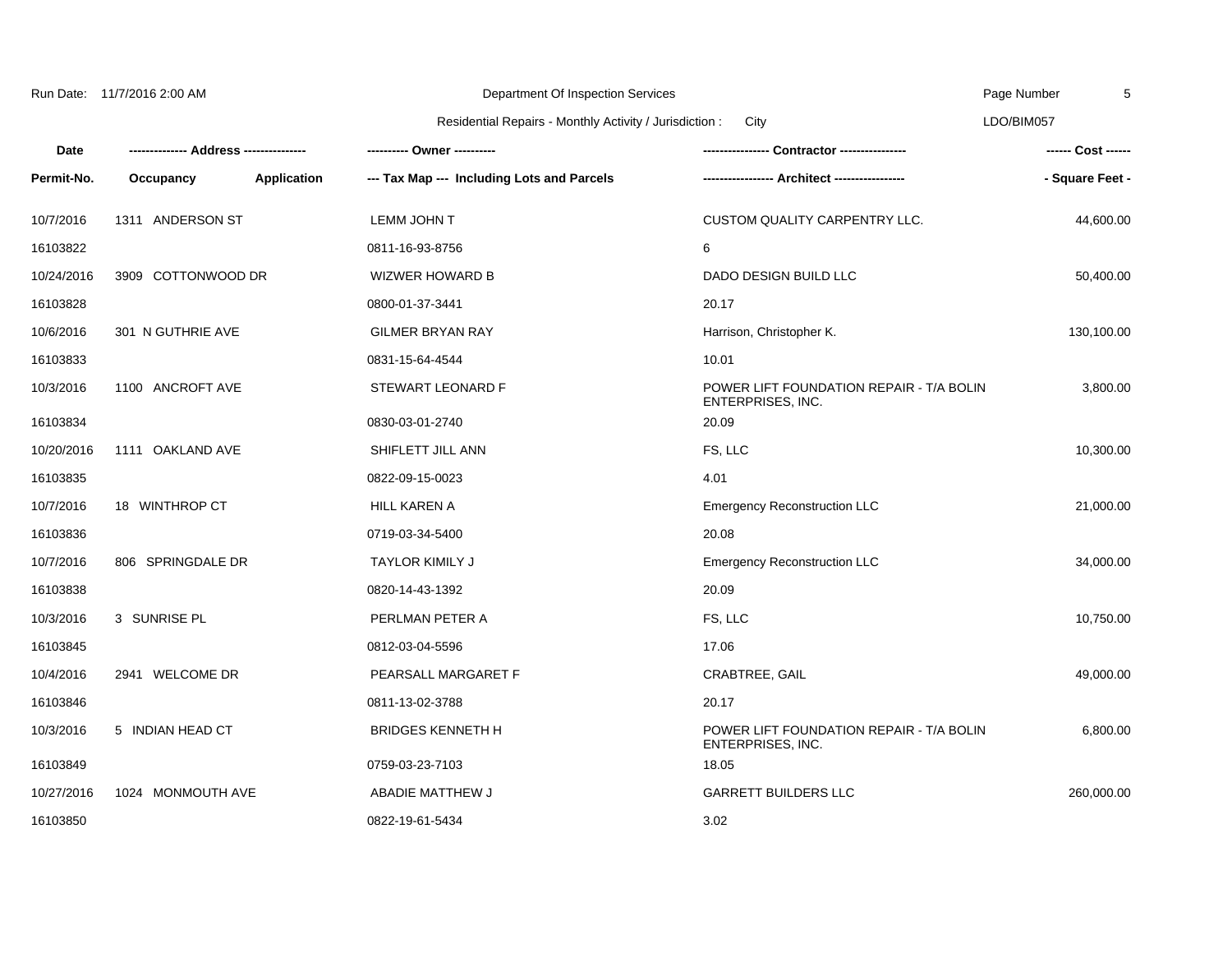|  | Run Date: | 11/7/2016 2:00 AM |  |
|--|-----------|-------------------|--|
|--|-----------|-------------------|--|

Page Number

6

## Residential Repairs - Monthly Activity / Jurisdiction : City

Department Of Inspection Services

LDO/BIM057

| Date       |                         |                    | ---------- Owner ----------                |                                                                       | ------ Cost ------ |
|------------|-------------------------|--------------------|--------------------------------------------|-----------------------------------------------------------------------|--------------------|
| Permit-No. | Occupancy               | <b>Application</b> | --- Tax Map --- Including Lots and Parcels |                                                                       | - Square Feet -    |
| 10/6/2016  | 1522 HORNE CREEK DR     |                    | <b>BRIGGS JAMES J</b>                      | Patio Enclosures, Inc. of Raleigh - Carolina<br>Enclosures, Inc., T/A | 18,450.00          |
| 16103852   |                         |                    | 0769-01-45-7206                            | 19                                                                    |                    |
| 10/24/2016 | 2302 RIDGEFIELD DR      |                    | ALTEMUELLER JEWELL H                       | Patio Enclosures, Inc. of Raleigh - Carolina<br>Enclosures, Inc., T/A | 27,942.00          |
| 16103853   |                         |                    | 0708-03-42-4985                            | 20.12                                                                 |                    |
| 10/4/2016  | 3933 OLD CHAPEL HILL RD |                    | <b>BURGETT SHELLY E</b>                    | VALUE BUILDING SERVICES, INC.                                         | 23,400.00          |
| 16103854   |                         |                    | 0810-17-10-4900                            | 20.08                                                                 |                    |
| 10/24/2016 | 2804 MONTCASTLE CT      |                    | MARX LESLIE M                              | J.E. Gillis Renovation Contractors                                    | 5,960.00           |
| 16103855   |                         |                    | 0811-18-30-0686                            | 20.17                                                                 |                    |
| 10/28/2016 | 2725 MONTGOMERY ST      |                    | <b>NELSON NAOMIL</b>                       | HUGHES CONTRACTING INC                                                | 29,874.00          |
| 16103856   |                         |                    | 0811-19-52-3055                            | 6                                                                     |                    |
| 10/4/2016  | 1508 SYCAMORE ST        |                    | <b>FURR DAVID R</b>                        | <b>SCHREIBER CONSTRUCTION</b>                                         | 42,060.00          |
| 16103858   |                         |                    | 0821-18-31-2240                            | 6                                                                     |                    |
| 10/6/2016  | 2109 E MAIN ST          |                    | <b>BOX BEND LLC</b>                        | Mattocks, Steve Nash                                                  | 69,800.00          |
| 16103866   |                         |                    | 0831-15-63-3849                            | 10.01                                                                 |                    |
| 10/27/2016 | 305 WAYNE CIR           |                    | <b>TERRELL RODNEY</b>                      | <b>MP Construction</b>                                                | 22,700.00          |
| 16103873   |                         |                    | 0820-11-77-1388                            | 13.04                                                                 |                    |
| 10/6/2016  | 3824 SWARTHMORE RD      |                    | SECURE INC                                 | DOUGLAS CALVIN WALTERS                                                | 12,200.00          |
| 16103875   |                         |                    | 0719-01-25-6045                            | 20.08                                                                 |                    |
| 10/12/2016 | 3824 SWARTHMORE RD      |                    | <b>SECURE INC</b>                          | DOUGLAS CALVIN WALTERS                                                | 2,900.00           |
| 16103876   |                         |                    | 0719-01-25-6045                            | 20.08                                                                 |                    |
| 10/11/2016 | 3806 HILLGRAND DR       |                    | MERCER KATHRYN D                           | Carolina Home Remodeling and Painting                                 | 11,700.00          |
| 16103878   |                         |                    | 0812-01-15-7528                            | 17.06                                                                 |                    |
| 10/11/2016 | 2316 ORIOLE DR          |                    | <b>WERTS ADAM D</b>                        | Taylor Brothers Construction, LLC                                     | 29,038.00          |
| 16103879   |                         |                    | 0719-02-66-9776                            | 20.07                                                                 |                    |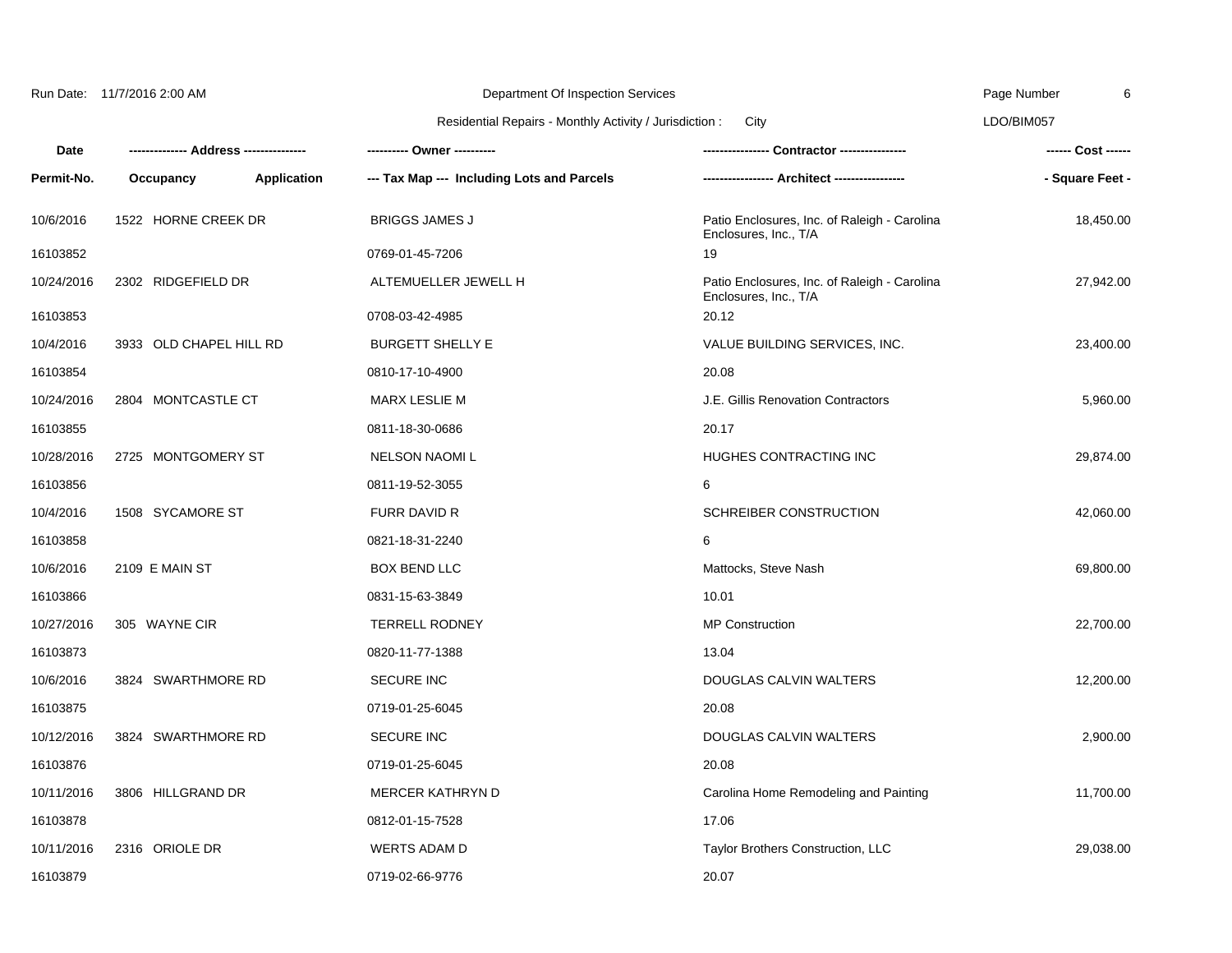|            | Run Date: 11/7/2016 2:00 AM |                    | Department Of Inspection Services                               |                                              | Page Number<br>7 |  |
|------------|-----------------------------|--------------------|-----------------------------------------------------------------|----------------------------------------------|------------------|--|
|            |                             |                    | Residential Repairs - Monthly Activity / Jurisdiction :<br>City |                                              | LDO/BIM057       |  |
| Date       |                             |                    | ---------- Owner ----------                                     |                                              |                  |  |
| Permit-No. | Occupancy                   | <b>Application</b> | --- Tax Map --- Including Lots and Parcels                      |                                              | - Square Feet -  |  |
| 10/20/2016 | 2104 ENGLEWOOD AVE          |                    | SHARP M J                                                       | Dreps Construction, LLC, Matt                | 3,500.00         |  |
| 16103881   |                             |                    | 0822-13-14-8795                                                 | 4.01                                         |                  |  |
| 10/13/2016 | 204 E TRINITY AVE           |                    | LATINO COMMUNITY DEVELOPMENT                                    | REDFOOT & WEBER CONSTRUCTION COMPANY<br>INC. | 149,000.00       |  |
| 16103882   |                             |                    | 0832-17-10-8850                                                 | $\overline{2}$                               |                  |  |
| 10/11/2016 | 111 CHANCELLORS RIDGE DR    |                    | <b>COOPER BRADY RAY</b>                                         | Craftsman Remodeling, Inc.                   | 28,700.00        |  |
| 16103883   |                             |                    | 0717-01-36-3465                                                 | 20.12                                        |                  |  |
| 10/6/2016  | 40 PARSONS CHASE LN         |                    | <b>CATES VICTORIA R</b>                                         | John R. Iredale                              | 26,000.00        |  |
| 16103884   |                             |                    | 0729-03-00-3367                                                 | 20.11                                        |                  |  |
| 10/6/2016  | 3528 WORTHAM ST             |                    | MILLER REAL ESTATE CO OF                                        | Aleman, Edvin Amado                          | 1,000.00         |  |
| 16103885   |                             |                    | 0812-10-47-4282                                                 | 17.07                                        |                  |  |
| 10/10/2016 | 700 E ELLERBEE ST           |                    | RUSSELL KATHIE L TRUSTEE                                        | Advanced Structural Repair                   | 16,060.00        |  |
| 16103897   |                             |                    | 0832-10-46-1797                                                 | 1.01                                         |                  |  |
| 10/13/2016 | 610 CROSS TIMBERS DR        |                    | <b>LEWIS BRENT K</b>                                            | <b>J'S CUSTOM RENOVATIONS</b>                | 5,700.00         |  |
| 16103905   |                             |                    | 0719-04-91-0346                                                 | 20.11                                        |                  |  |
| 10/10/2016 | 10 MARCHMONT CT             |                    | <b>CRABTREE GUY WAYNE</b>                                       | Kevin Smith                                  | 5,600.00         |  |
| 16103909   |                             |                    | 0811-03-10-5686                                                 | 20.17                                        |                  |  |
| 10/14/2016 | 18 FRONTIER WAY             |                    | CARLSON CAROLINE NANCY                                          | <b>Emergency Reconstruction LLC</b>          | 268,688.00       |  |
| 16103920   |                             |                    | 0727-01-37-1989                                                 | 20.12                                        |                  |  |
| 10/10/2016 | 1017 GLORIA AVE             |                    | <b>BRADSHER CHARLES O II</b>                                    | TRINITY DESIGN BUILD INC                     | 100,000.00       |  |
| 16103924   |                             |                    | 0822-19-60-6067                                                 | 8.02                                         |                  |  |
| 10/11/2016 | 302 REID DR                 |                    | <b>GARMAN HOMES LLC</b>                                         | Durham Building Company, LLC                 | 1,000.00         |  |
| 16103925   |                             |                    | 0812-16-73-7155                                                 | 15.02                                        |                  |  |
| 10/11/2016 | 2 FISHER PL                 |                    | <b>MCLEAN FRANKIE L</b>                                         | Durham Building Company, LLC                 | 1,000.00         |  |
| 16103926   |                             |                    | 0821-16-92-2873                                                 | 12.02                                        |                  |  |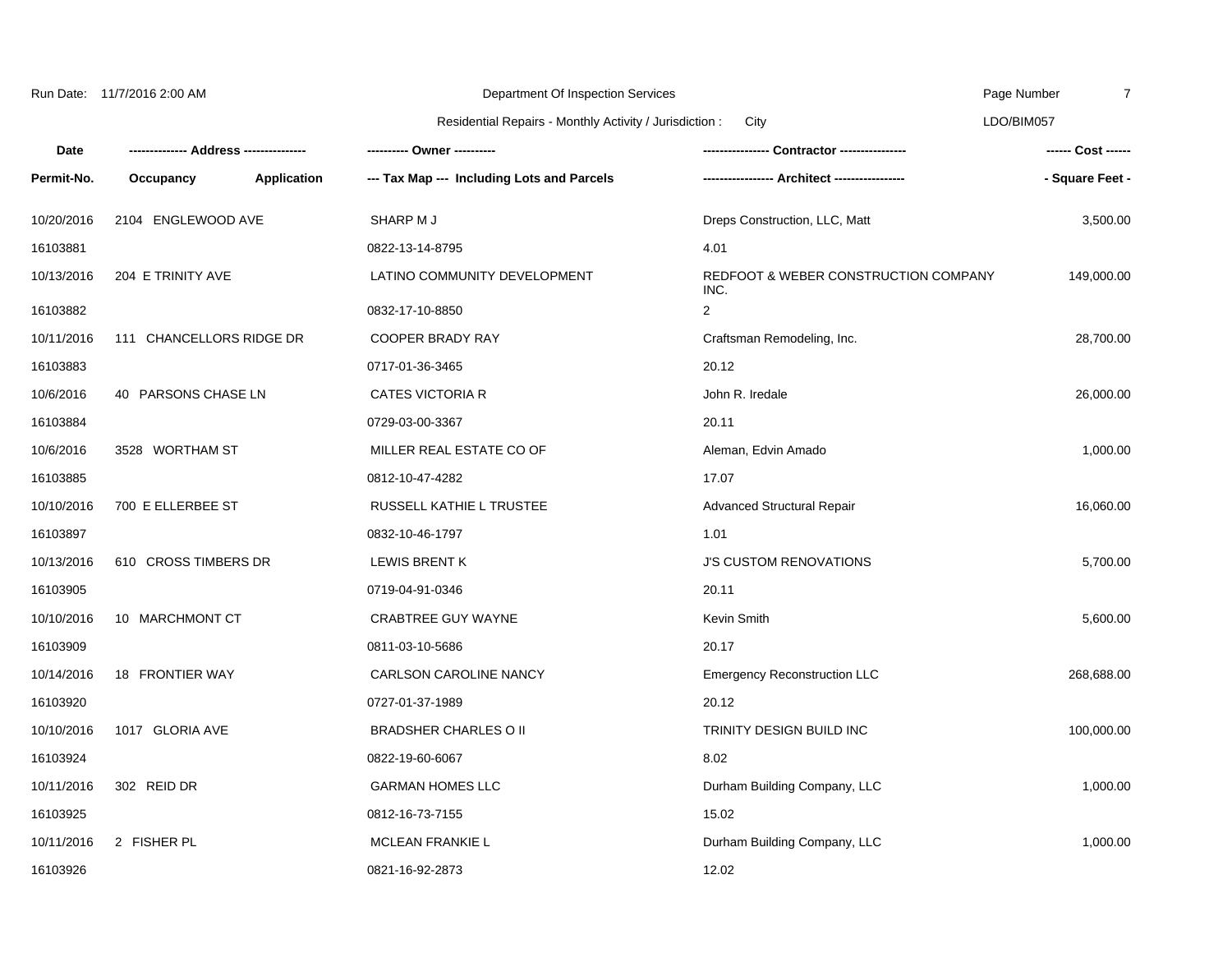|            | Run Date: 11/7/2016 2:00 AM |                    | Department Of Inspection Services                       |                                       | Page Number<br>8   |  |
|------------|-----------------------------|--------------------|---------------------------------------------------------|---------------------------------------|--------------------|--|
|            |                             |                    | Residential Repairs - Monthly Activity / Jurisdiction : | City                                  | LDO/BIM057         |  |
| Date       |                             |                    |                                                         | <b>Contractor ---------------</b>     | ------ Cost ------ |  |
| Permit-No. | Occupancy                   | <b>Application</b> | --- Tax Map --- Including Lots and Parcels              |                                       | - Square Feet -    |  |
| 10/11/2016 | 1205 FARGO ST               |                    | DURHAM BUILDING COMPANY LLC                             | Durham Building Company, LLC          | 1,000.00           |  |
| 16103927   |                             |                    | 0821-19-72-3267                                         | 13.01                                 |                    |  |
| 10/21/2016 | 1401 MARYLAND AVE           |                    | <b>APTON LINDA</b>                                      | Jack and Robin Moore                  | 29,000.00          |  |
| 16103932   |                             |                    | 0822-10-26-9017                                         | 4.01                                  |                    |  |
| 10/12/2016 | 27 SANDSTONE RIDGE DR       |                    | MADY NICHOLAS J TRUST UNDER                             | Zurbuch Construction, Inc.            | 2,000.00           |  |
| 16103939   |                             |                    | 0719-04-51-5061                                         | 20.11                                 |                    |  |
| 10/12/2016 | 5 TRAFALGAR PL              |                    | <b>DONATUCCI CRAIG F</b>                                | VALUE BUILDING SERVICES, INC.         | 40,000.00          |  |
| 16103940   |                             |                    | 0719-01-27-7955                                         | 20.08                                 |                    |  |
| 10/12/2016 | 8 PINE TOP PL               |                    | <b>FUCHS MARY ANN</b>                                   | BERCON BUILDING COMPANY INCORPORATED  | 55,000.00          |  |
| 16103943   |                             |                    | 0813-01-35-7985                                         | 17.07                                 |                    |  |
| 10/10/2016 | 3509 ARLINGTON ST           |                    | LIPSCOMB REGINA HAYES                                   | RESTOREPRO RECONSTRUCTION, INC.       | 33,410.94          |  |
| 16103944   |                             |                    | 0820-15-63-9191                                         | 20.09                                 |                    |  |
| 10/17/2016 | 1405 KENT ST                |                    | MISENHEIMER BRYAN                                       | ALLIED MANAGEMENT GROUP, LLC          | 1,000.00           |  |
| 16103948   |                             |                    | 0822-09-06-0299                                         | 5                                     |                    |  |
| 10/17/2016 | 3012 MOSSDALE AVE           |                    | TURNER HARVEY L                                         | Janezic Building Group LLC            | 1,000.00           |  |
| 16103949   |                             |                    | 0810-11-66-8890                                         | 20.15                                 |                    |  |
| 10/17/2016 | 2223 ELMWOOD AVE            |                    | JARDNO DIANNE M TRUSTEE                                 | FREELAND CONSTRUCTION, INC.           | 1,000.00           |  |
| 16103955   |                             |                    | 0821-13-04-2463                                         | 6                                     |                    |  |
| 10/31/2016 | 302 POWE ST                 |                    | JOHNSON TREVOR JERMAINE                                 | Trevor Johnson                        | 28,500.00          |  |
| 16103961   |                             |                    | 0821-06-39-6740                                         | 5                                     |                    |  |
| 10/24/2016 | 3 BELTRE CT                 |                    | <b>GREENE CHRISTOPHER H</b>                             | Sierra Structures, Inc.               | 12,200.00          |  |
| 16103975   |                             |                    | 0801-03-33-5553                                         | 20.17                                 |                    |  |
| 10/21/2016 | 207 E TRINITY AVE           |                    | <b>DIGSBY GEORGE</b>                                    | SEARS HOME IMPROVEMENT PRODUCTS, INC. | 13,443.00          |  |
| 16103976   |                             |                    | 0832-17-10-9977                                         | 2                                     |                    |  |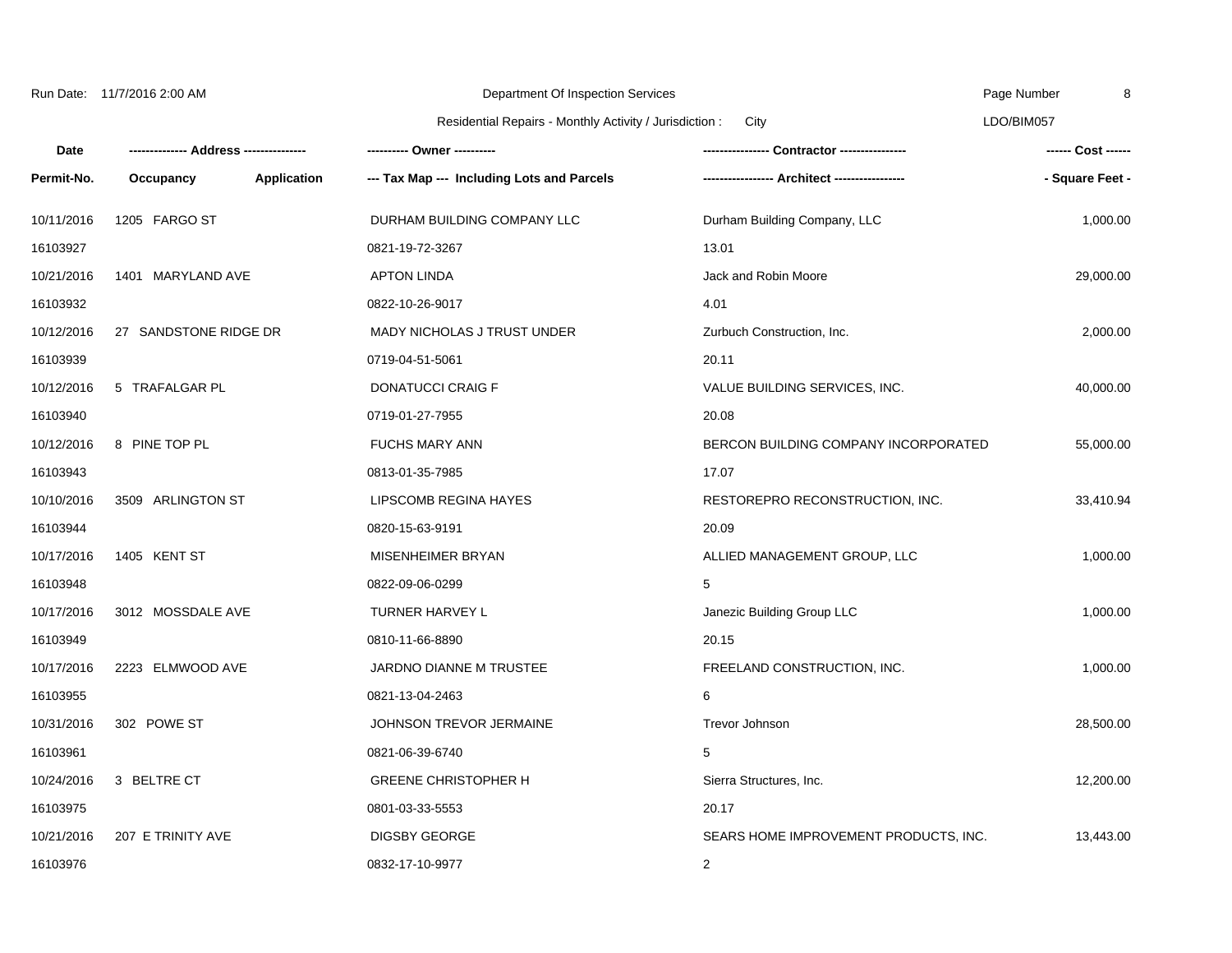10/17/2016 1602 BIVINS ST DANIELS STEVIE O Prince & Sons, Inc. 22,200.00 16103977 0821-14-33-3402 6 10/17/2016 2132 GLOVER RD PERCIVALL MICHAEL W ECI CUSTOM HOMES, INC T/A ECI CONSTRUCTION SERVICES, INC. 52,500.00 16103980 0830-04-84-9690 20.14 10/17/2016 4007 ST MARKS RD SWAMINATHAN RAJESH V CHASE BUILDING COMPANY 19,800.00 16104005 0719-01-18-2362 20.08 10/17/2016 1505 CHAPEL HILL RD HABITAT FOR HUMANITY OF DURHAM HABITAT FOR HUMANITY OF DURHAM INC. 1,000.00 16104008 0821-10-37-2091 5 10/18/2016 4213 THETFORD RD SYNNOTT AIDAN J CHAPEL HILL CONSTRUCTION 16,100.00 16104009 0709-02-95-9677 20.18 10/24/2016 3017 PICKETT RD STRUCTURE HOUSE ACQUISITION LTB Services LLC 200,000.00 16104012 0810-01-09-8220 20.17 10/27/2016 3737 ST MARKS RD NORRIS HILLARY HAYES MISNICK CUSTOM BUILDING 17,750.00 16104020 0810-17-10-7052 20.08 10/21/2016 2220 FAYETTEVILLE ST CELLE NICOLAS Turnlight Partners Ltd. 12,336.00 16104026 0820-08-98-1527 13.03 10/18/2016 3613 BARN VIEW PL SCHWARTZ JOHN A Metropolitan Builders And Supply Co. 21,979.43 Department Of Inspection Services Residential Repairs - Monthly Activity / Jurisdiction : Page Number LDO/BIM057 9 **Date Permit-No. -------------- Address --------------- Occupancy Application --- Tax Map --- Including Lots and Parcels ---------- Owner ---------- ---------------- Contractor ---------------- ----------------- Architect ----------------- ------ Cost ------ - Square Feet -** City Run Date: 11/7/2016 2:00 AM

| 19/19/2010 | $3013$ DANIS VILWIL | 0.11117711120011117        | <b>INCHOPOINALL DUNGERS ATIG SUPPLY CO.</b> | 21, JI J. TU |
|------------|---------------------|----------------------------|---------------------------------------------|--------------|
| 16104044   |                     | 0813-04-63-2037            | 17.07                                       |              |
| 10/18/2016 | 2507 GREEN ST       | ARNOLD ELIZABETH           | Advanced Structural Repair                  | 6,575.00     |
| 16104048   |                     | 0822-13-13-0281            | 4.02                                        |              |
| 10/27/2016 | 5843 SANDSTONE DR   | NIXON MARY F               | Mary Anne Nixon                             | 3,700.00     |
| 16104055   |                     | 0728-02-79-9077            | 20.14                                       |              |
| 10/18/2016 | 1020 W TRINITY AVE  | <b>TUFTS CLARE JACKSON</b> | DAVID THAXTON                               | 35,000.00    |
| 16104059   |                     | 0822-19-61-6054            | 3.02                                        |              |